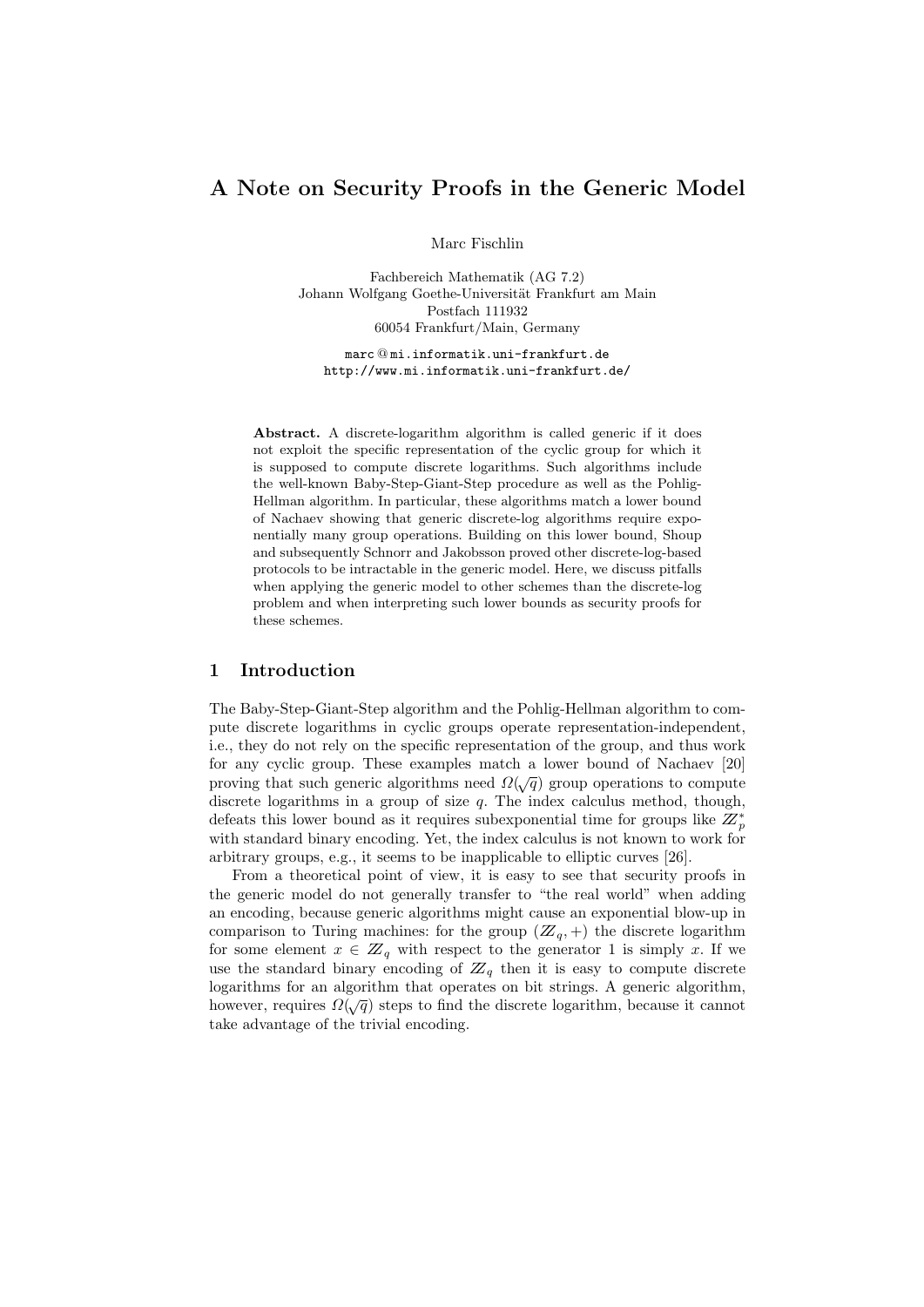Shoup [25] and subsequently Schnorr and Jakobsson [24] extended the idea of Nachaev and proved schemes relying on the discrete-logarithm problem to be intractable for generic algorithms. Nonetheless, applying this model and its lower bound to other discrete-log-based protocols should not be viewed as providing the same security level as the fact that, currently, optimal discrete-log finders for appropriate groups like elliptic curves are generic. The aim of this work is to highlight some of these pitfalls when proceeding from the discrete-log problem to more sophisticated schemes in the generic model.

We present a simple explanatory example. Moving from a computational task like computing discrete logarithms to a decisional problem, e.g., distinguishing encryptions, without additional consideration is a dangerous step: the representation in decisional problems is related to the problem at a different level. For instance, for discrete-log-based algorithms allegedly producing pseudorandom strings an inappropriate encoding of group elements may cause the output to be easily distinguishable from random, even though the encoding does not help to compute discrete logarithms.

As another example consider the signed ElGamal encryption scheme in [24]. Informally, a signed ElGamal encryption consists of an ordinary ElGamal encryption [11] together with a Schnorr signature [23]. In [24] it is shown that the signed ElGamal scheme is secure against adaptive chosen-ciphertext attacks [22] in a combination of the generic model and the random oracle model. This proof relies on the fact that the adversary cannot generate a group element without knowing a representation of this value with respect to a set of given group elements<sup>1</sup> and that this representation is known to a simulator reducing an adaptive attack with decryption requests to one without such queries.

In Section 3 we present a three-round negligible-error zero-knowledge protocol in the generic model for all languages in NP. Our protocol, too, applies the property that a generic adversary cannot compute group elements without being aware of a representation, and that a simulator knows these representations; for a similar but more complicated protocol see [16]. In [13] it has been proved that three-round negligible-error black-box (i.e., observing only external behavior of parties) zero-knowledge proofs can only exist for languages in BPP. Since our protocol does not obey this black-box approach —we see internal data of the simulated adversary, specifically, the representations of the group elements chosen by the adversary— we simplify the problem to achieve something which we do not know how to do otherwise. The same trick enables [24] to prove the signed ElGamal scheme to be unbreakable in this model.

Another problem with viewing intractability results in the generic model as security proofs is the dependency of cryptographic primitives in this setting. Consider the well-known Schnorr signature scheme [23] in which a signature corresponds to a proof of knowledge for the secret key. The challenge for this proof of knowledge is generated by applying a suitable hash function to a group

<sup>&</sup>lt;sup>1</sup> A representation of X with respect to group elements  $g_1, \ldots, g_n$  is a sequence  $a_1, \ldots, a_n$  of integers such that  $X = \prod g_i^{a_i}$ . As for the special case  $n = 1$  a representation corresponds to the discrete log of  $X$  with respect to  $g_1$ .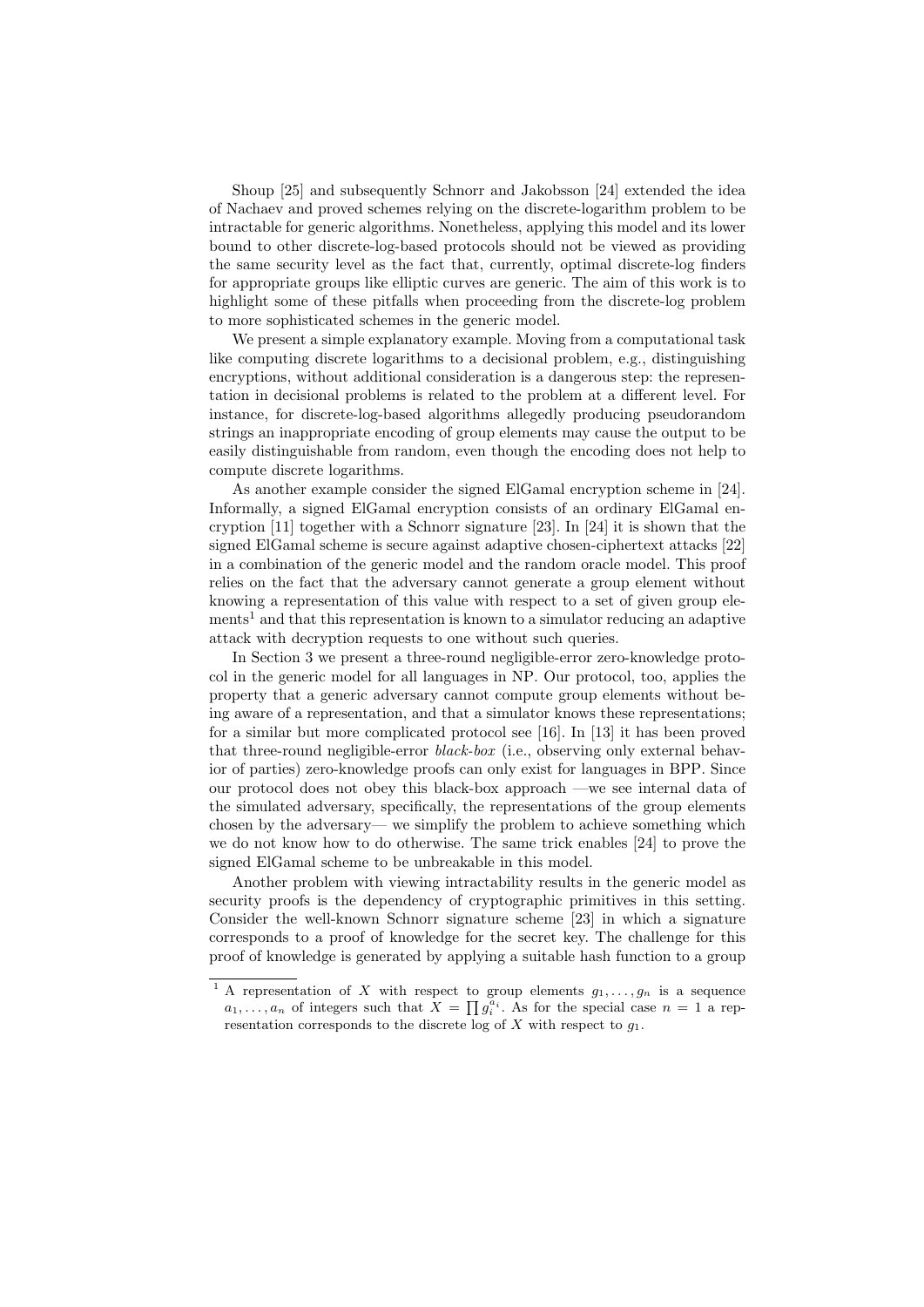element and the message. This suggests that in the generic model the hash function itself must be treated as a black box, because it does not solely operate on bit strings but partially on group elements. The hash function is therefore closely connected to the group. As for an actual implementation in practice, it is therefore necessary that one verifies that choosing a good hash function to a presumably strong group does not give origin to undesired problems. We elaborate on this in Section 4 by discussing the Schnorr signature scheme. Namely, we show that, although this signature scheme seems to be secure in the generic model for appropriate hash functions, depending on the choice of the group to the hash function, in the real world we either obtain a secure combination or we get an easy-to-forge scheme.

In contrast to the generic approach, a classical proof in cryptography is modular: once proved secure under certain properties of the primitives involved, one can take any instantiation of any of the primitives satisfying these properties, and it is guaranteed that the combined scheme is secure. Hence, in the generic case additional attention must be paid when implementing the schemes. Since the aforementioned problems could be subtle and hidden very well, this introduces a dangerous source of flaws.

In conclusion, even if some cryptographic protocol is provably secure in the generic model, this does not necessarily give us the same confidence as the observation that nowadays optimal algorithms for the discrete-logarithm problem for groups like elliptic curves are generic.

### 2 Preliminaries

Since the aim of this work is to highlight principle problems with security proofs in the generic model, the following discussion and all results are kept at a very informal level.

Generic algorithms and their application to cryptography have been introduced to the crypto community by Shoup [25] relying on a result by Nachaev [20]. Shoup models generic algorithms by oracle Turing machines. That is, choose a random encoding of group elements and give the oracle Turing machine access to a group operation oracle taking as input the random encodings of two group elements X, Y and returning the random encoding of XY or  $XY^{-1}$ . Schnorr and Jakobsson [24] use the a slightly different approach by dividing data into group data and non-group data. "Their" generic algorithms operate on non-group data as Turing machines<sup>2</sup> whereas for group data the algorithm is only allowed to compute the group element  $\prod X_i^{a_i}$  for elements  $X_1, \ldots, X_n$  and integers  $a_1, \ldots, a_n$ in a single oracle step.

In [24] the signed ElGamal encryption scheme —introduced in [17, 27]— has been analyzed in a combination of the random oracle and generic model. As mentioned before, basically, an encryption consists of an ElGamal encryption with a tag, a Schnorr signature. The system parameters are a group  $G$  of prime

<sup>2</sup> Actually, Schnorr and Jakobsson [24] allow the generic algorithms to compute arbitrary functions on the non-group data and do not even restrict to recursive functions.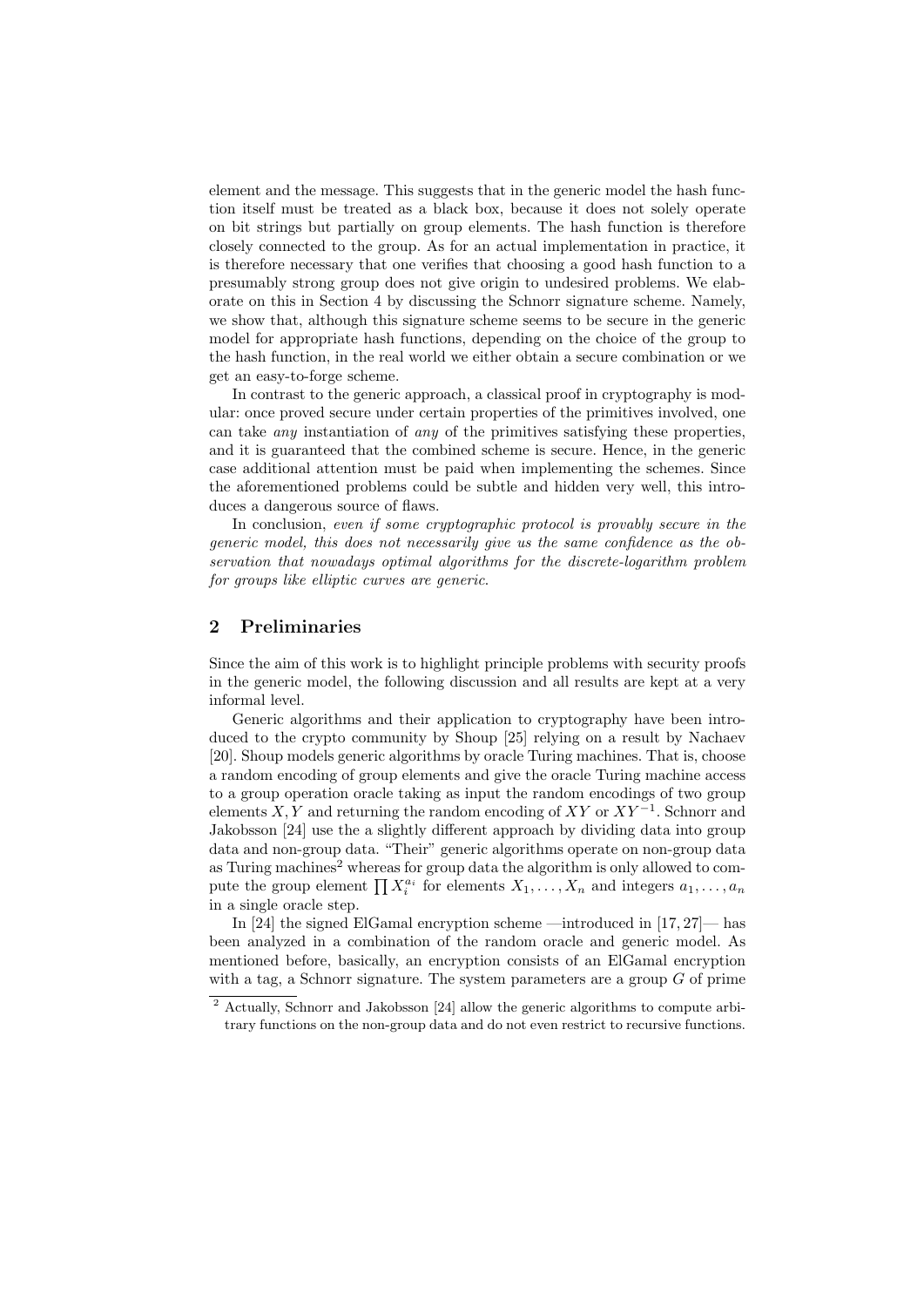order q, a generator g of G, and a random oracle  $H: G^3 \to \mathbb{Z}_q$ . The secret and the public key are given by  $x \in \mathbb{Z}_q$  and  $X = g^x$ . In order to encrypt a message  $m \in G$  select random  $r, s \in \mathbb{Z}_q$ , compute an ElGamal ciphertext  $R = g^r, Y =$  $mX^{r}$  and a Schnorr signature with  $g^{s}$  and  $c = H(g^{s}, R, Y), z = s + cr \mod q$ . Finally, output  $(R, Y, c, z)$  as the ciphertext of m. To decrypt with the secret key x first check the validity of the signature tag, i.e., that  $c = H(g^z R^{-c}, R, Y)$ , and if so return the message  $Y/R<sup>x</sup>$ . The idea is that the Schnorr signature with secret key r for message  $(R, Y)$  guarantees that the adversary knows r and thus the message  $Y/X^r = m$ .

A first formal proof that this combination of ElGamal encryption and Schnorr signature is indeed secure against adaptive chosen-ciphertext attacks has been given in [27], under the assumption that  $H$  is a random oracle, that the decisional Diffie-Hellman problem [6] is intractable, and based on a somewhat strong assumption about the unforgeability of Schnorr signatures. In [24] the scheme has been proved secure in the generic model given that  $H$  is a random oracle.

In order to show that certain approaches are possible when observing internal behavior, but are not known to be achievable otherwise, we present an example based on zero-knowledge proofs. Hence, we briefly discuss the definition of zeroknowledge proofs in the generic model. See [12] for a comprehensive treatment of zero-knowledge protocols. Informally, a zero-knowledge protocol [15] for a language  $\mathcal L$  is an interactive proof system between an unbounded party, called the prover  $P$ , and a probabilistic polynomial-time machine, the verifier  $V$ , such that the following holds:

- completeness: if  $P$  and  $V$  both honestly follow the protocol then  $V$  always accepts inputs  $x \in \mathcal{L}$ .
- soundness: for  $x \notin \mathcal{L}$  the verifier V only accepts with probability  $\epsilon(|x|)$  for any malicious prover  $P^*$  pretending to be P. The function  $\epsilon$  is called the error of the protocol. Likewise, if  $\epsilon$  is negligible then the protocol has negligible error.
- − zero-knowledge: for any  $x \in \mathcal{L}$ , any possibly malicious verifier  $V^*$  does not not learn anything useful beyond the fact that  $x \in \mathcal{L}$  (in a computational sense) from the protocol execution with  $P$ . That is, for any verifier  $V^*$  there exists a probabilistic (expected) polynomial-time simulator S such that for  $x \in \mathcal{L}$  the simulator's output  $S(V^*, x)$  is computationally indistinguishable [14] from the random variable that describes the exchanged messages of a protocol execution between  $P$  and  $V^*$ .

Basically, augmenting interactive proof systems by a group oracle means to provide all parties  $P, P^*, V, V^*, S$  access to the same oracle. This, of course, implies that we have to transfer the instinguishability property to the generic model. Instead of demanding that any generic algorithm (with access to the same group oracle) cannot distinguish the prover's and the simulator's answers, we afterwards encode in both cases all group elements in a group with some encoding, like  $\mathbb{Z}_p^*$  and the binary representation. Clearly, this leads to a conditional statement that the output of the zero-knowledge simulator is indistinguishable (in the standard sense) from the prover's answers under the assumption that the group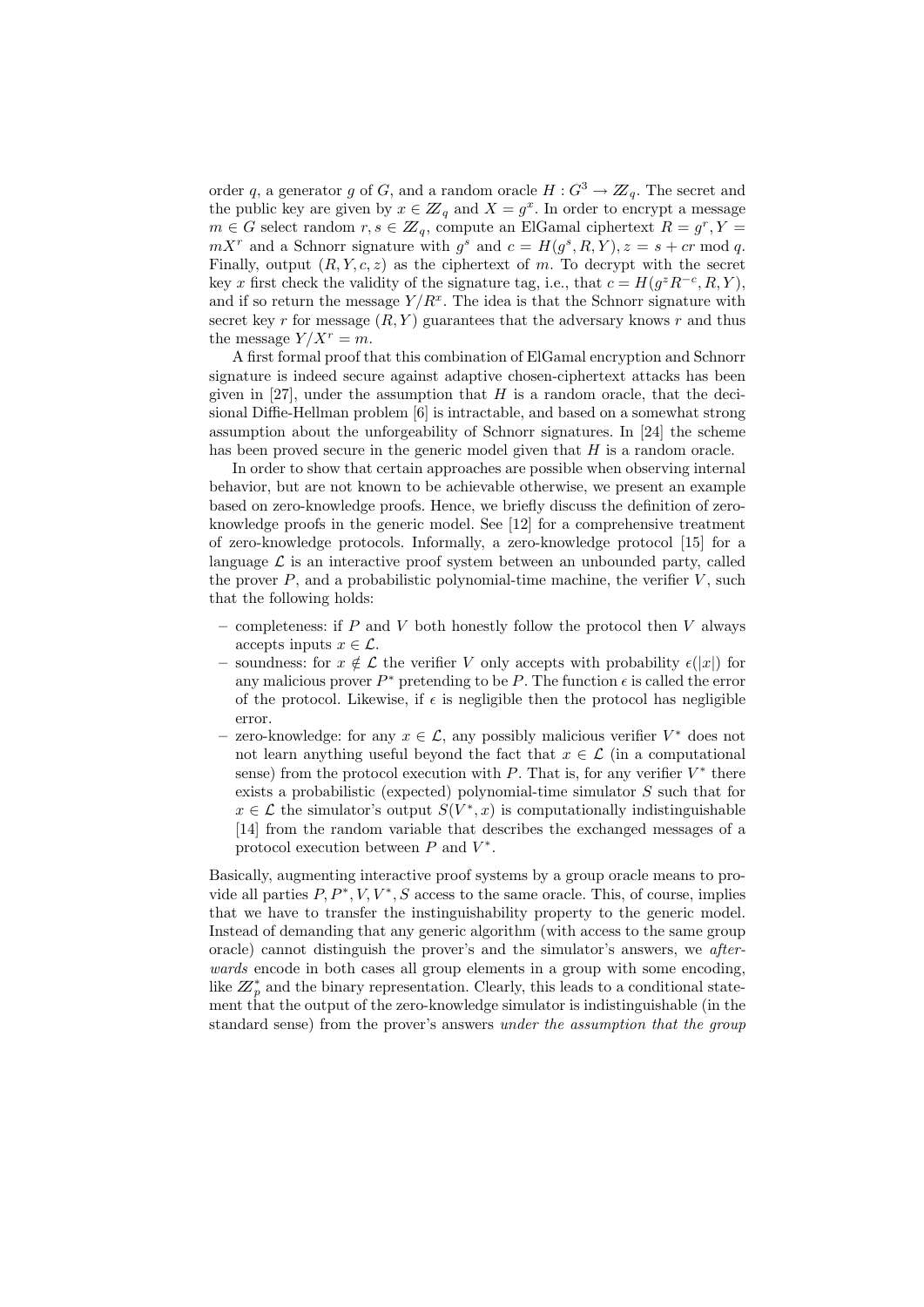with the encoding is secure. By this, we circumvent to introduce distinguishers in the generic model.

The zero-knowledge simulator which we present in Section 3 will not be a black-box simulator as it learns the queries of  $V^*$  submitted to the group oracle, and hence observes some internal behavior of  $V^*$ . In fact, this is crucial for our three-round negligible-error zero-knowledge protocol in the next section. Furthermore, this is exactly what is done in [24] in order to prove the signed ElGamal encryption scheme to be secure against adaptive chosen-ciphertext attacks. There, it is demonstrated that the adversary essentially cannot create ciphertexts without knowing the message, and that the message can be extracted by looking at the adversary's oracle gueries to the group oracle. Schnorr and Jakobsson [24] call this plaintext awareness (and thus implicitely suggest a definition in the generic model, although they do not present a formal definition). They refer to plaintext awareness as defined in [5] rather than to the refinement given in [2]. We are not aware if the signed ElGamal scheme is plaintext aware according to this refinement.

Finally, let us recall the three-round discrete-log-based oblivious transfer protocol of Bellare and Micali [3]. We apply this protocol as a tool to derive our zero-knowledge scheme. Informally, a chosen-one-out-of-two oblivious transfer scheme is a two-party protocol between a sender possessing messages  $m_0, m_1$ and the receiver. The receiver would like to learn  $m_b$  from the sender such that the sender does not learn the receiver's choice b. On the other hand, the sender is willing to reveal one of the messages to the receiver, but does not want to give away anything about the other message. Bellare and Micali introduce the following protocol in a group G of prime order q generated by  $g^3$ .

- The sender generates a random pair  $x \in \mathbb{Z}_q$ ,  $X = g^x$  of private and public key and sends  $X$  to the receiver.
- The receiver, trying to get  $m_b$ , randomly chooses  $y \in \mathbb{Z}_q$ , sets  $Y_b = g^y$  and  $Y_{b\oplus 1} = XY_b^{-1}$  and transmits  $Y_0, Y_1$ .
- The sender checks that  $Y_0Y_1 = X$ . If so, it selects uniformly  $a_0, a_1 \in \mathbb{Z}_q$ and computes the ElGamal encryptions  $(A_i, B_i) = (g^{a_i}, Y_i^{a_i}m_i)$  for  $i = 0, 1$ (where we presume for simplicity that the messages are in some way encoded as group elements). The sender transmits both pairs to the receiver.
- The receiver, knowing the discrete-log of  $Y_b$ , can decrypt  $m_b$ .

Intuitively, the receiver can only know one of the secret keys of  $Y_0, Y_1$  and thus learns only a single message, i.e., the other message is computationally hidden under the decisional Diffie-Hellman assumption [3]. Conversely, the sender does not learn in an information-theoretical sense which of the messages the receiver

<sup>&</sup>lt;sup>3</sup> In the generic model, the group is given, while in the real world it is generated by the sender in the first step, say, by selecting a subgroup G of  $\mathbb{Z}_p^*$ . Since only the sender's privacy but not the receiver's depends on the intractability of the discrete-log in this group, and because the receiver can verify that a proper group of prime order has been generated, we can simply assume that even a malicious sender chooses the group honestly.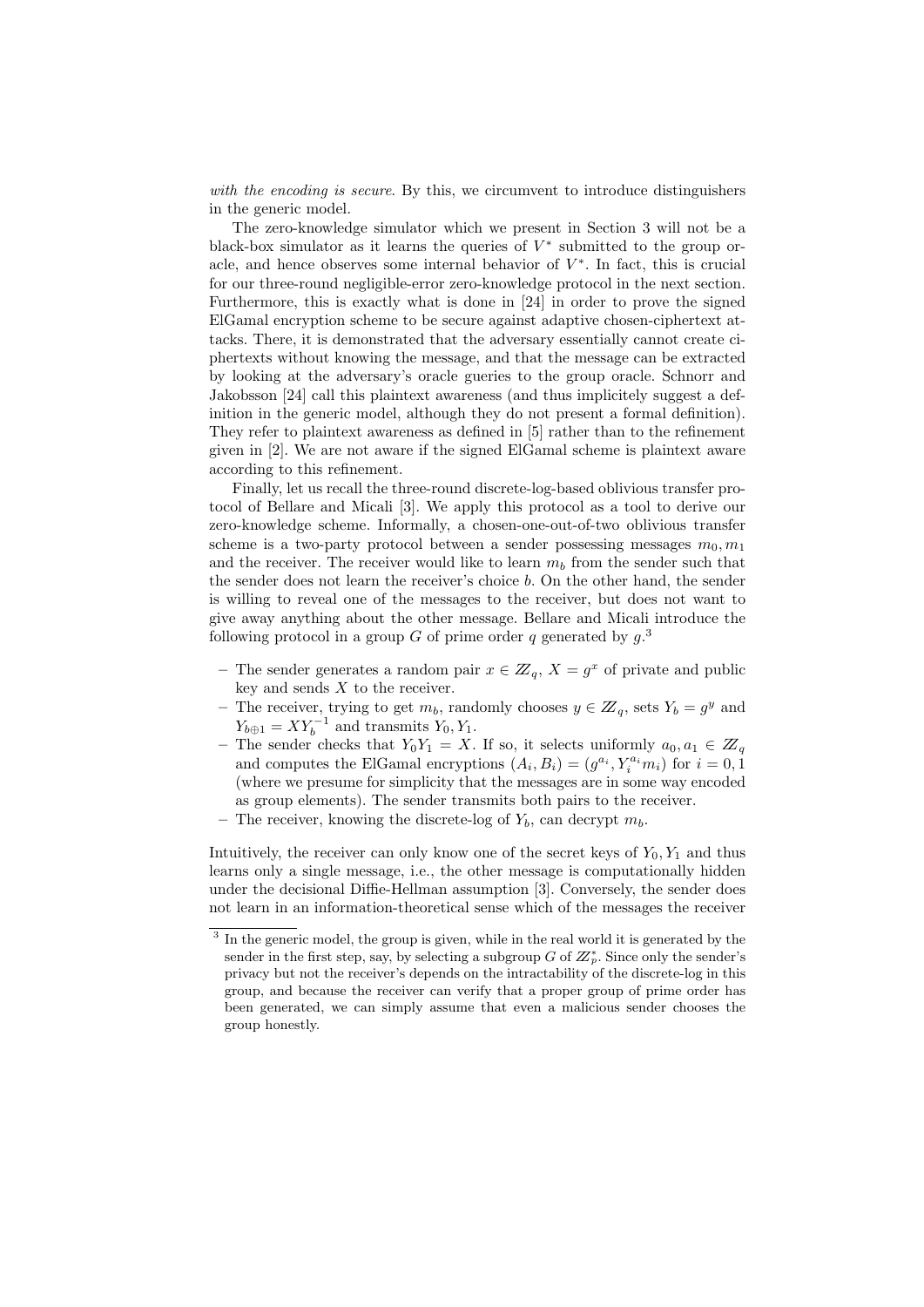wants to retrieve, because the values  $Y_0, Y_1$  are distributed independently of b. We remark that the same functionality can be accomplished with a less efficient scheme based solely on the computational Diffie-Hellman assumption and hardcore predicates [3].

#### 3 Three-Round Negligible-Error Zero-Knowledge for NP

In this section we present our three-round negligible-erro zero-knowledge protocol for the NP-complete language  $\mathcal{DHC}$ , Directed Hamiltonian Cycle. The well-known atomic protocol with error  $1/2$  works as follows (cf. [12]):

- The prover permutes the common input graph H with permutation  $\pi$  to obtain a graph  $\pi(H)$ . Then the prover sends a bit-wise commitment of the describing matrix of  $\pi(H)$ , and a commitment of  $\pi$ . We assume that the commitment scheme is non-interactive, computationally-hiding and unconditionally-binding; such commitment schemes exist for example under the discrete-log assumption (see [12]).
- The verifier chooses a random bit  $b$  and asks the prover to reveal a Hamiltonian cycle in the permuted graph  $(b = 0)$ , or to show that the commitment sequence really contains an isomorphic copy of  $H (b = 1)$ .
- The prover acts accordingly, i.e., for  $b = 0$  opens n committed 1-bits of the matrix of  $\pi(H)$  describing a directed Hamiltonian cycle, and for  $b = 1$ decommits to all of  $\pi$  and  $\pi(H)$ .
- The verifier decides upon the opening.

Obviously, this protocol is complete. Soundness holds with error 1/2 because for input  $H \notin \mathcal{DHC}$  the prover can answer at most one of the two possible challenges correctly. The zero-knowledge simulator tries to guess the challenge prior to the commitment, i.e., commits to an arbitrary graph with a random Hamiltonian cycle if the guess is  $b = 0$ , and to a random permutation of H for  $b = 1$ . Then it obtains the challenge  $b^*$  of the verifier  $V^*$  and if  $b = b^*$  the simulator opens the commitments accordingly; else it restarts. The expected number of trials until the simulator successfully guesses  $b^*$  is two.

Assume that instead of opening the parts of commitment according to the challenge in the atomic protocol, the prover executes both openings in parallel but encrypts each of both sequences of decommitments with an independent secret key. Additionally, the prover transfers one of these keys obliviously to the verifier (who decides at random which key) with the Bellare-Micali protocol. This technique has already been successfully applied in other works about zero-knowledge proofs (e.g. [18, 9]). Completeness and soundness of the atomic protocol are preserved. But it is not clear that the zero-knowledge property still holds, because not knowing the right key the trial-and-error simulator above cannot check that its guess is correct. In the generic model, though, the simulator sees the verifier's group oracle queries and thus learns which key the verifier has chosen.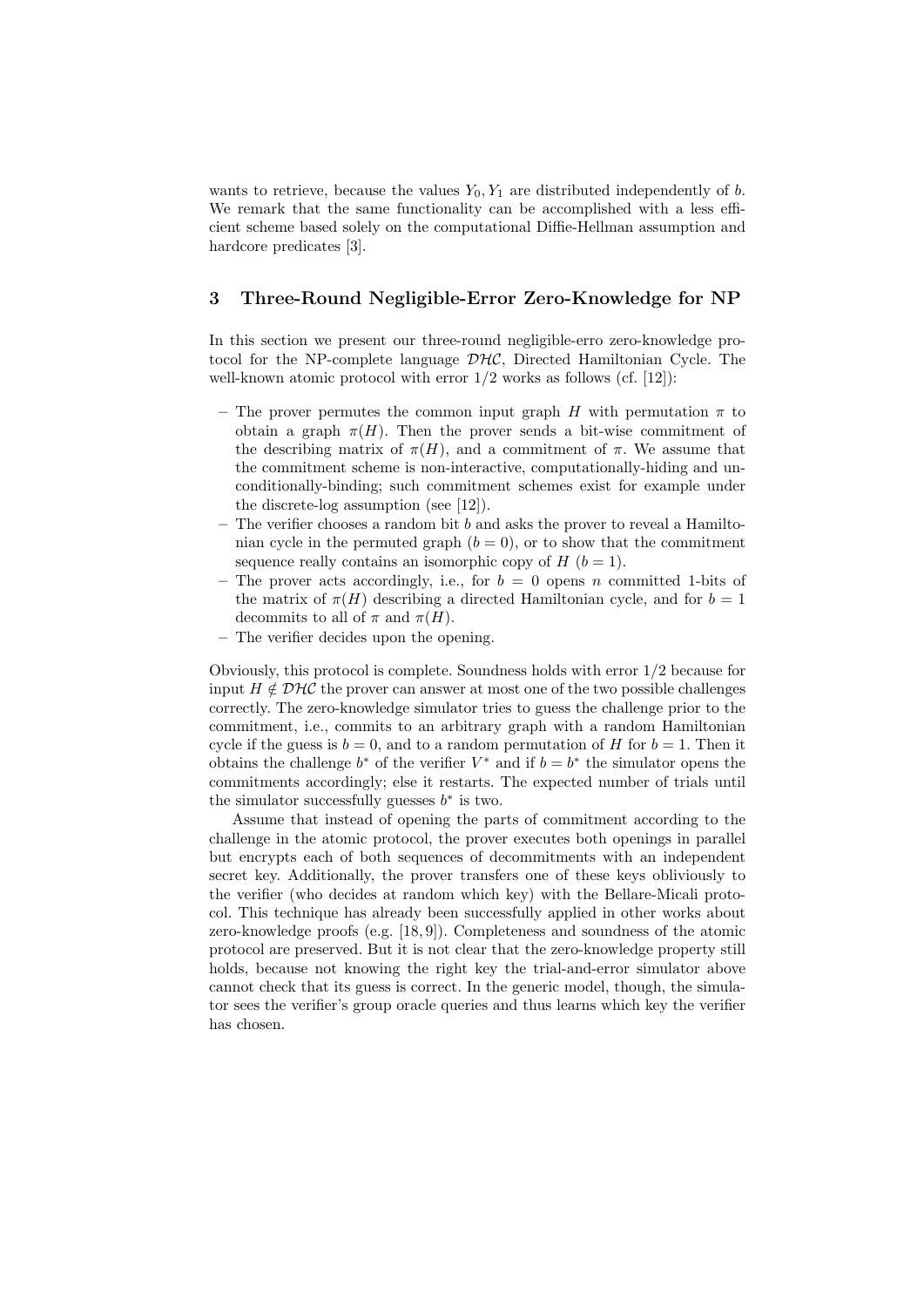An important observation is that we can move the commitment step of the first round to the third round without affecting the soundness property. This leads to the protocol in Figure 3, where we use the notation  $[OT(K_0, K_1, b)]_i$  to denote the message in the *i*-th round  $(i = 1, 2, 3)$  of the OT scheme of Bellare-Micali with private input  $K_0, K_1$  of the prover and random secret bit b of the verifier. Additionally, we denote by  $\mathsf{Enc}_K(\cdot)$  a semantically-secure [14] encryption scheme, e.g., the basic ElGamal encryption scheme under the decisional Diffie-Hellman assumption [27], or a hardcore-predicate-based bit encryption scheme based on the computational Diffie-Hellman assumption.

| prover $P$                                                                                                                                                                                                              | common input: graph $H$                   | verifier $V$                             |
|-------------------------------------------------------------------------------------------------------------------------------------------------------------------------------------------------------------------------|-------------------------------------------|------------------------------------------|
|                                                                                                                                                                                                                         | $\phi$  H -times in parallel:             |                                          |
| select keys $K_0, K_1$                                                                                                                                                                                                  | $[OT(K_0, K_1, b)]_1$                     | choose random b                          |
|                                                                                                                                                                                                                         | $[OT(K_0, K_1, b)]_2$                     |                                          |
| choose random $\pi$<br>compute $\pi(H)$<br>$C = \text{bit-wise commitm. of } \pi, \pi(H)$<br>$E_0 = \text{Enc}_{K_0}(\text{decomm. of HamCyc. in } \pi(H))$<br>$E_1 = \text{Enc}_{K_1}(\text{decomm. of } \pi, \pi(H))$ |                                           |                                          |
|                                                                                                                                                                                                                         | $C, E_0, E_1, [\text{OT}(K_0, K_1, b)]_3$ | decrypt E <sub>b</sub><br>check validity |

Fig. 1. Three-Round Negligible-Error Zero-Knowledge Proof of Hamiltonian Cycle

Apparently, our protocol is complete. A malicious prover  $P^*$  can convince the verifier with probability at most  $2^{-|H|}$  for inputs outside the language, because  $P^*$  must then lie either about the permutation or about the Hamiltonian cycle, but does not know on which side he is checked (the verifier's choice  $b$  is hidden information-theoretically in the Bellare-Micali protocol and the prover's commitments are unconditionally binding).

It remains to specify the zero-knowledge simulator S. In the generic model, S knows which key the verifier in each parallel execution retrieves, because the simulator sees the internal group oracle queries of the verifier. That is, although the malicious verifier might generate  $Y_0, Y_1$  in the oblivous transfer protocol different than the honest verifier, it always holds in the generic model that  $Y_0 =$  $g^a X^b$  and  $Y_1 = X \cdot Y_0^{-1}$  for some a, b which the simulator knows; thus, the verifier learns at most one of the keys  $K_0, K_1$  and the simulator then knows which one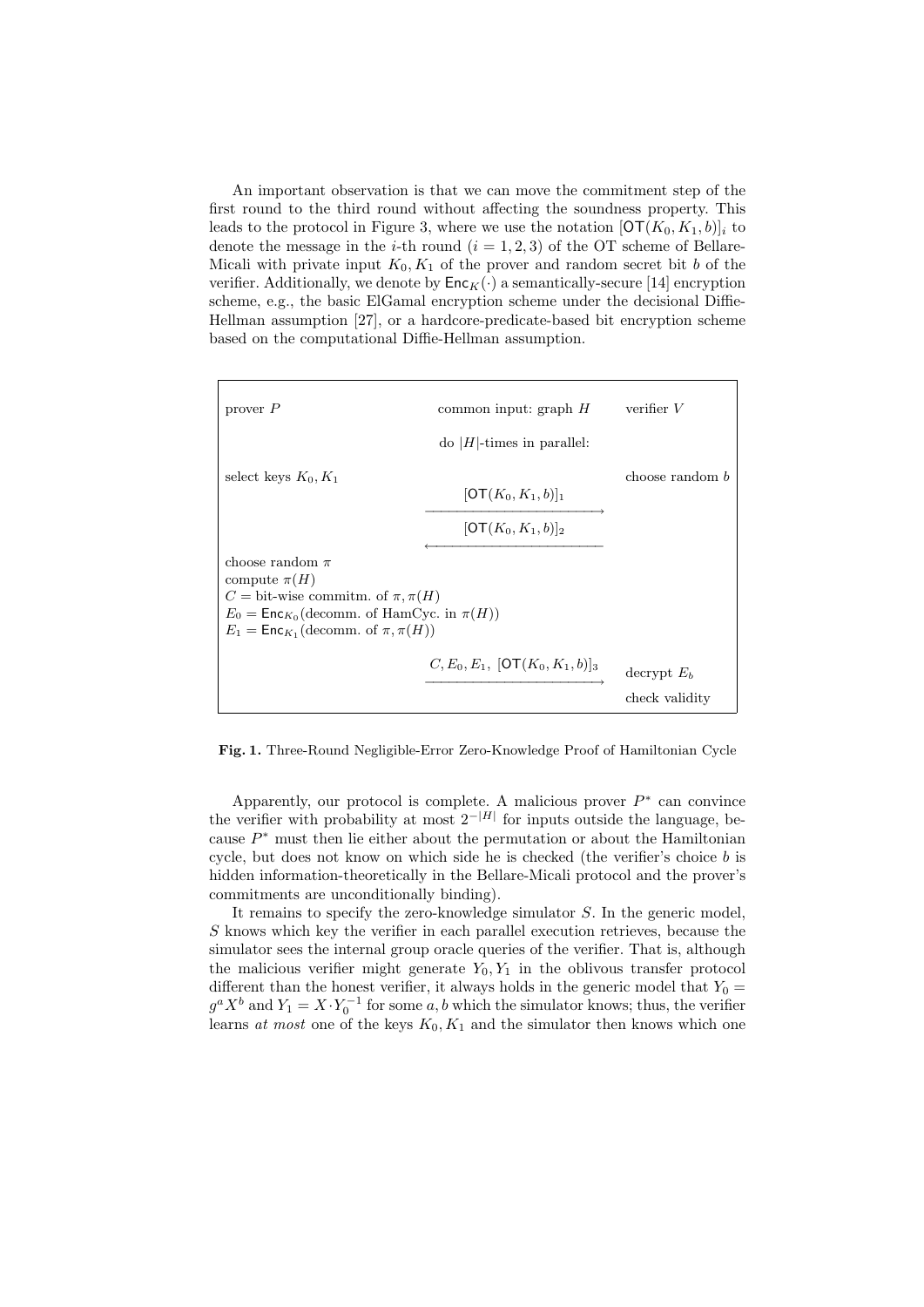(i.e., for  $b \in \{0,1\}$  the verifier knows the secret key to  $Y_b$ , and neither one for  $b \notin \{0, 1\}.$ 

Our simulator imitates the simulator of the atomic protocol and chooses appropriate commitments and correct or dummy encryptions. That is, for each parallel execution our simulator selects keys  $K_0, K_1$  and invokes in the oblivious transfer protocol with the verifier. The verifier answers with some group elements and we deduce which key (if any) the verifier wants to retrieve. If this is key  $K_0$  we run the simulator of the atomic protocol to produce an appropriate commitment/decommitment for the guess  $b = 0$ ; else, for  $K_1$ , we let this simulator generate a good instance for guess  $b = 1$ . We then correctly encrypt the opening with the chosen key and a produce dummy ciphertext of 0-bits with the other key. The fact that the views (afterwards encoded) are computationally indistinguishable under the decisional Diffie-Hellman assumption follows by standard techniques and is omitted. Also, if we use the less efficient variant of the Bellare-Micali protocol with hardcore predicates and the corresponding bit encryption scheme instead, then this scheme is computationally zero-knowledge under the computational Diffie-Hellman assumption.

Why does our result not contradict the lower bound in [13] for the round complexity of zero-knowledge proofs? The reason is that the BPP-algorithm in [13] relies on a black-box simulator observing merely the external behavior of the verifier. Here, the simulator sees some internal operations, namely, the queries to the group oracle. The same property has been used in [24]. Recall that a signed ElGamal encryption is a tuple  $(R, Y, c, z) = (g^r, mX^r, c, z)$ . In [24] it has been shown that submitting such a tuple to the decryption oracle can be simulated because the signature ensures that the adversary must have computed  $g<sup>r</sup>$  via the group oracle with very high probability; thus,  $r$  is known to a simulator that keeps track of the adversary's group oracle queries. In particular, it follows that the answer  $m = Y/X^r$  of the decryption oracle can be computed by the simulator without knowing the secret key to  $X$ . By this, any decryption requests can be simulated by a single group operation.

#### 4 Instantiations of the Schnorr Signature Scheme

In this section we discuss problems when choosing bad combinations of instantiations of the primitives, although the constructed scheme is presumably secure in the generic model. Our demonstration example will be the Schnorr signature scheme [23]. First, let us briefly recall the system.

The scheme involves a group G of prime order q generated by some  $g \in G$ and a hash function  $H$ ; we will later discuss the properties of  $H$ . The secret key is a random element  $x \in \mathbb{Z}_q$  and the public key is given by  $X = g^x \in G$ . To sign a message m the signer chooses a random  $r \in \mathbb{Z}_q$ , computes  $g^r$  and  $c = H(g^r, m) \in \mathbb{Z}_q$  as well as  $y = r + cx \mod q$ . The signature consists of the pair  $(c, y)$ . In order to verify a signature/message pair  $(c, y)$ , m the verifier calculates  $Z = g^y X^{-c}$  and checks that  $c = H(Z, m)$ .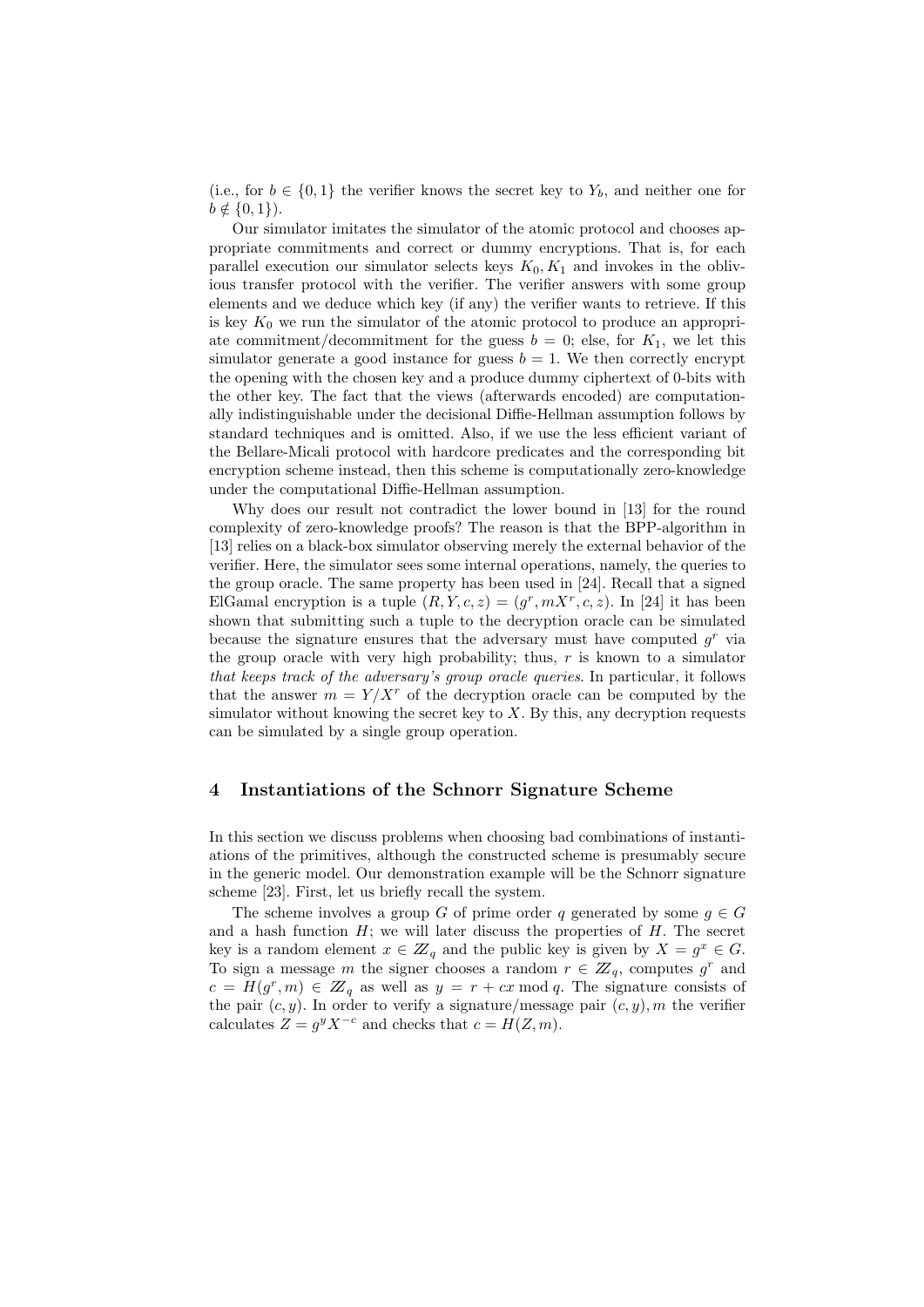A potential attack on the Schnorr signature scheme is to reverse engineer the hash function, i.e., to choose a hash value  $c$  beforehand and then to try to find  $y \in \mathbb{Z}_q$  such that  $H(g^y X^{-c}, m) = c$ . Obviously,  $(c, y)$  is then a valid signature. In practice, it is therefore assumed that  $H$  is a collision-intractable hash function that cannot be reverse engineered.

We add the public parameters describing the group  $G$  and  $g, X$  to the hash evaluation process. That is, the hash value is computed as  $H(\langle G \rangle, g, X, g^r, m)$ and as  $H(\langle G \rangle, g, X, Z, m)$ , respectively, where  $\langle G \rangle$  denotes the group description. This is also suggested in [19] to prevent so-called adversarial hashing, and to best of our knowledge this does not weaken the Schnorr signature scheme. Nonetheless, it gives us the possibility to relate the hash function evaluation process to the underlying group.

We will consider two instantiations of the collision-intractable hash function and the group. Both instances use the same hash function, but each time a different cryptographically-strong group. One example will be completely insecure, whereas the other seems to be provide a secure signature scheme. By this, it follows that the choice of the group also affects the choice of the hash function and vice versa. As we will argue, both approaches conceivably provide a secure combination in the generic model. In contrast, a traditional security proof that a safe group and a collision-intractable hash function withstanding reverse engineering are sufficient would imply that any combination of, say, SHA-1 or MD5 with groups in  $\mathbb{Z}_p^*$  or elliptic curves yields a secure scheme. Hence, security in the generic model does not support modular implementations in general.

For sake of clarity, we explain the example below for subgroups of  $\mathbb{Z}_p^*$  of prime order  $q$  with binary encoding. It also works for any other group, say, elliptic curves, if we hash down the binary representations of group elements to numbers between 0 and  $p-1$ . Let h be a collision-intractable hash function that maps bit strings to the intervall  $[1,(q-1)/2]$ , viewed as a subset of  $\mathbb{Z}_q$ . Furthermore, let h be secure against reverse engineering in the sense discussed above. Define the hash function  $H$  for the signature scheme by dividing the input message m into  $m_1, m_2$  where  $m_2 \in \{0, 1\}^{|p|}$  is interpreted as a group element in  $\mathbb{Z}_p^*$ . Set

$$
H(p,q,g,X,R,m_1,m_2)
$$
  
\n
$$
= \begin{cases} h(m_1) & \text{if } R \in [0,q) \text{ and } RX^{h(m_1)} = g \text{ mod } p \\ & \text{and } g^R = m_2 \text{ mod } p \\ h(R,m_1,m_2) + \frac{q-1}{2} \text{ mod } q & \text{else} \end{cases}
$$

It is easy to see that he derived hash function  $H$  is collision-intractable for fixed  $p, q, q, X$  and varying  $(R, m_1, m_2)$ .

The idea of the construction of  $H$  is that its properties depend on the group. Specifically, assume that we choose  $p = 2q + 1$ . Then roughly half of the elements in  $G \subseteq \mathbb{Z}_p^*$  fall into the intervall  $[0, q)$  (see [21]). If an adversary now picks  $m_1$ at random and computes  $R = gX^{-h(m_1)}$  then with probability approximately  $1/2$  this value R is less than q as a natural number (assuming that the hash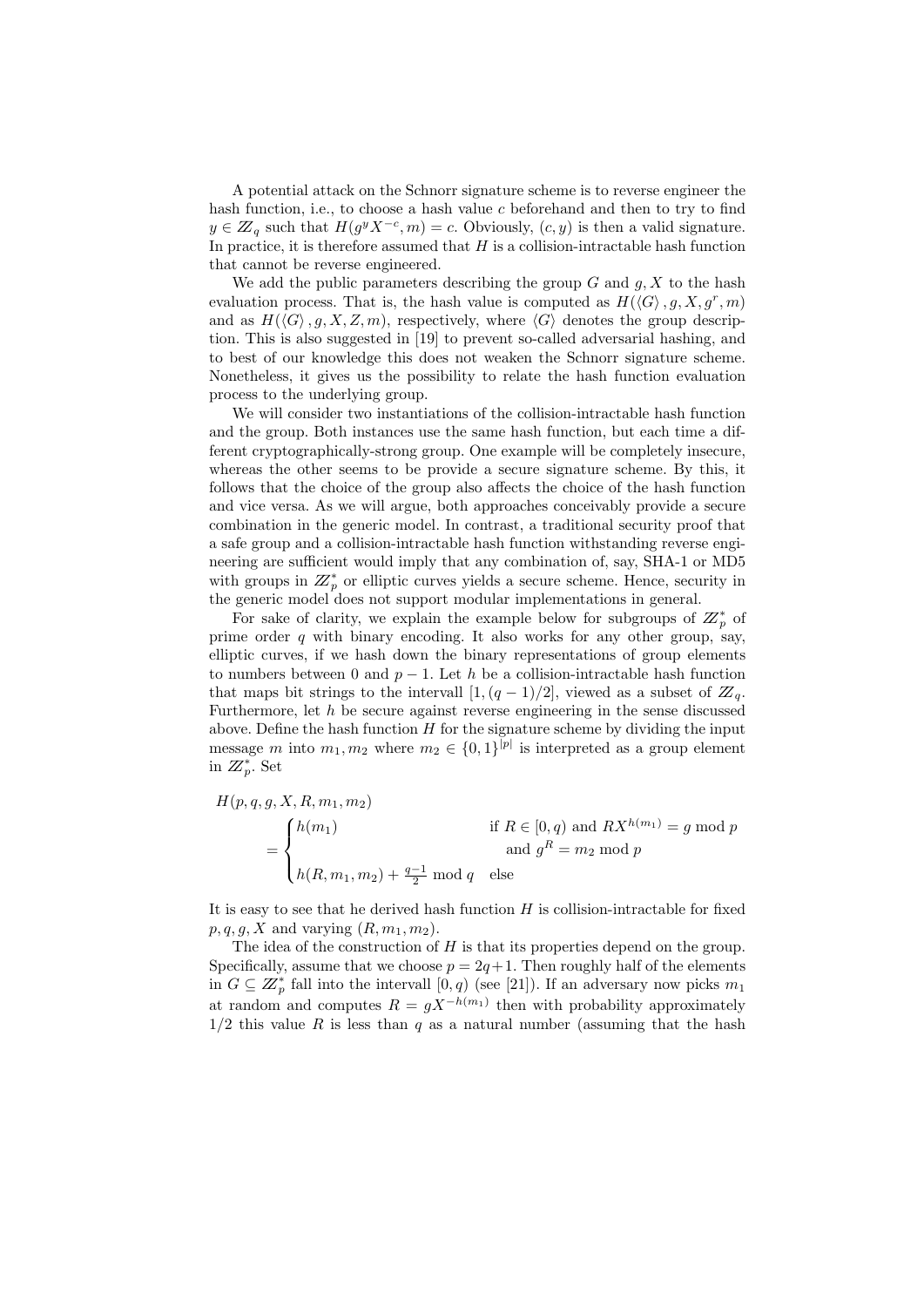function h distributes random values quite well). In this case,  $RX^{h(m_1)} = q$  and for  $m_2 = g^R \mod p$  the hash funtion output equals  $c = h(m_1)$ . Thus,  $(c, 1)$  is a valid signature for  $(m_1, m_2)$  and the adversary easily succeeds in forging Schnorr signatures (without necessarily being able to compute discrete logarithms).

Now let  $p = wq + 1$  for  $w \gg q^2$ . Assume for the moment that except for 1 none of the other  $q - 1$  group elements lies in [0, q]. Unfortunately, we do not know whether this holds in general or not, and we are not aware of any results about the distribution of elements of this subgroup in  $\mathbb{Z}_p^*$  (if the elements are almost uniformly in  $\mathbb{Z}_p^*$  then this clearly follows from the choice of w). But again, we stress that this is an instructive example and we therefore admit this simplification. In this case, the hash function evaluation for  $(R, m_1, m_2)$  can only result in  $h(m_1)$  if  $R = 1$ . But then  $RX^{h(m_1)} = X^{h(m_1)} = g$  is only possible for  $\log_q X = 1/h(m_1) \mod q$ . This, in turn, is equivalent to computing the discretelogarithm of  $X$  to base  $g$ , and assuming the intractability of the discrete-log problem it is therefore very unlikely that this happens. Hence, given that the case above never occurs, the hash function evaluation merely results in values  $h(R, m_1, m_2) + (q-1)/2 \mod q$  and the scheme resembles to the original Schnorr system and is thus believed to be secure.

What happens in the generic model of Schnorr-Jakobsson? There, the adversary cannot interchange group data and non-group data. Hence, any hash function query cannot yield the answer  $h(m_1)$  and the scheme is again conceivably secure. In other words, due to the generic model the hash function  $H$  has the additional property of being immune against reverse engineering, although H has not for the wrong choice of the group when implementing.

#### 5 Conclusion

We have pointed out several pitfalls for security proofs in the generic model. Clearly, it is preferable to construct attractive protocols that are provably secure by classical methods. Yet, for some schemes used in practice like DSS such security proofs are still missing today (assuming that DSS can be proven secure at all). It is therefore a worthwhile effort to consider certain attacks on these schemes. But one should have in mind that it merely provides some evidence of hardness if these attacks fail. Also, the lack of proofs should incite researchers to find provably secure alternatives.

We remark that there are alternatives to the signed ElGamal scheme of [17, 27, 24] which are also discrete-log-based but require milder, yet still "nonstandard" assumptions. One is the system based on the random oracle assumption and arbitrary trapdoor functions [5]. Another one is the DHAES scheme of Abdalla et al. [1] based on a potentially stronger assumption than the decisional Diffie-Hellmann assumption. The DHAES scheme seems to be at least as efficient as the signed ElGamal scheme: one exponentiation is traded for some private-key operations.

Finally, we remark that there is the ingenious encryption scheme of Cramer and Shoup [8] based only on the decisional Diffie-Hellman assumption; the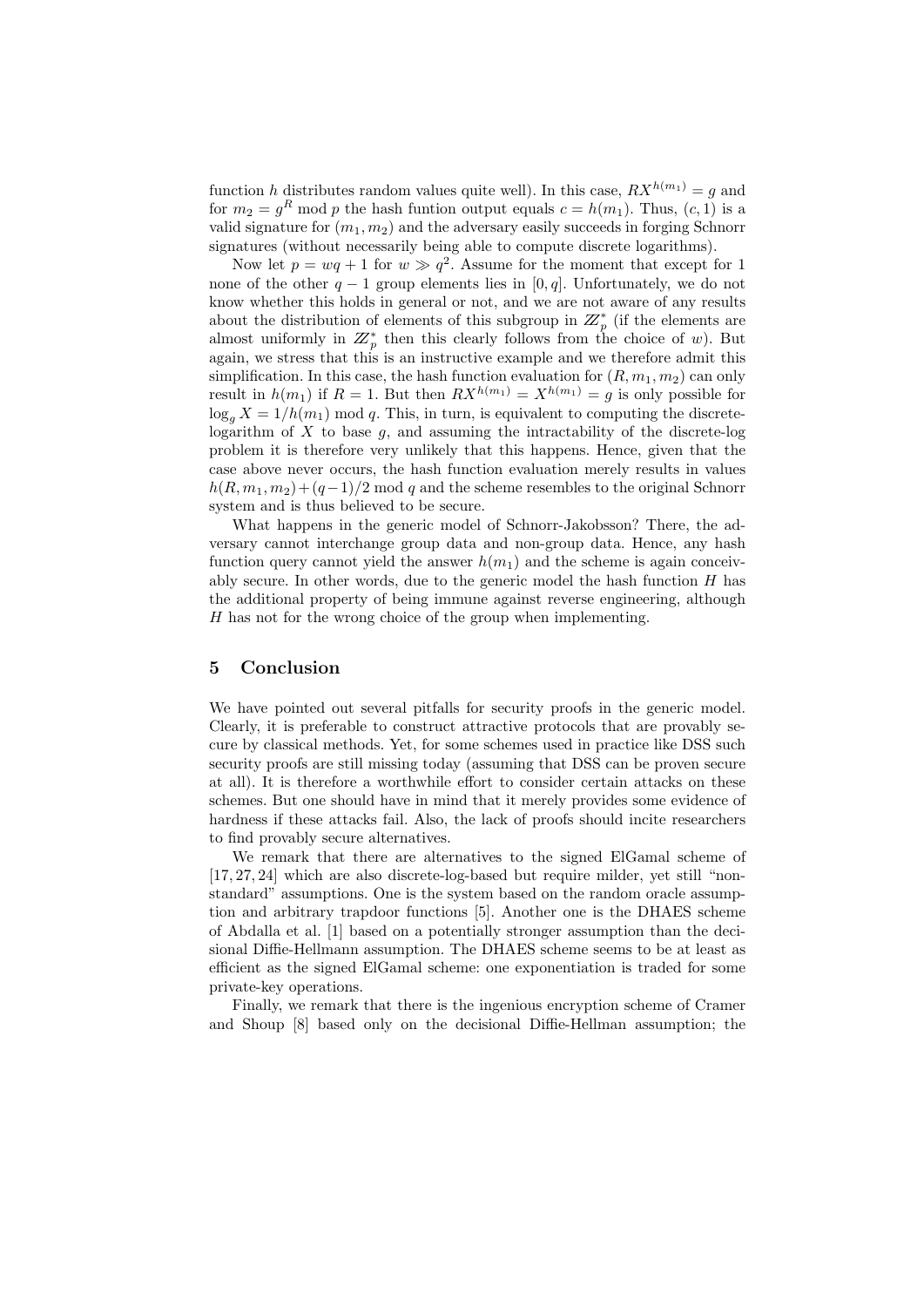Cramer-Shoup scheme is only slightly less efficient than the signed ElGamal scheme.

#### Acknowledgements

We thank Claus Schnorr for remarks on the generic model.

## References

- 1. M.Abdalla, M.Bellare, P.Rogaway: DHAES: An Encryption Scheme Based on the Diffie-Hellmann Problem, available at http://www-cse.ucsd.edu/users/mihir/, 1998.
- 2. M.Bellare, A.Desai, D.Pointcheval, P.Rogaway: Relations Among Notions of Security for Public-Key Encryption Schemes, Crypto '98, Lecture Notes in Computer Science, Vol. 1462, Springer-Verlag, pp. 26–45, 1998.
- 3. M.Bellare, S.Micali: Non-Interactive Oblivious Transfer and Applications, Crypto '89, Lecture Notes in Computer Science, Vol. 435, Springer-Verlag, pp. 547–559, 1990.
- 4. M.Bellare, P.Rogaway: Random Oracles are Practical: A Paradigm for Designing Efficient Protocols, ACM Conference on Computer and Communication Security, pp. 62–73, 1993.
- 5. M.Bellare, P.Rogaway: Optimal Assymetric Encryption, Eurocrypt '94, Lecture Notes in Computer Science, Vol. 950, Springer-Verlag, pp. 92–111, 1994.
- 6. D.Boneh: The Decision Diffie-Hellman Problem, Third Algorithmic Number Theory Symposium, Lecture Notes in Computer Science, Vol. 1423, Springer-Verlag, pp. 48–63, 1998.
- 7. R.Canetti, O.Goldreich, S.Halevi: The Random Oracle Methodology, Revisited, Proceedings of the 30th Annual ACM Symposium on the Theory of Computing, pp. 209–218, 1998.
- 8. R.Cramer, V.Shoup: A Practical Public Key Cryptosystem Provably Secure Against Adaptive Chosen Ciphertext Attacks, Crypto '98, Lecture Notes in Computer Science, Vol. 1462, Springer-Verlag, pp. 13–25, 1998.
- 9. A.De Santis, G.Di Crescenzo, G.Persiano: Public-Key Cryptography and Zero-Knowledge Arguments, Information and Computation, Vol. 121, No. 1, pp. 23–40, 1995.
- 10. W.Diffie, M.Hellman: New Directions in Cryptography, IEEE Transaction on Information Theory, Vol. 22, pp. 644–654, 1976.
- 11. T.ElGamal: A Public Key Cryptosystem and a Signature Scheme Based on Discrete Logarithms, IEEE Transaction on Information Theory, Vol. 31, pp. 469– 472, 1985.
- 12. O.GOLDREICH: Foundations of Cryptography (Fragments of a Book), available at http://www.wisdom.weizmann.ac.il/home/oded/public html/index.html, 1998.
- 13. O.Goldreich, H.Krawczyk: On the Composition of Zero-Knowledge Proof Systems, SIAM Journal on Computing, Vol. 25, pp. 169–192, 1996.
- 14. S.GOLDWASSER, S.MICALI: Probabilistic Encryption, Journal of Computer and System Sciences, Vol. 28(2), pp. 270–299, 1984.